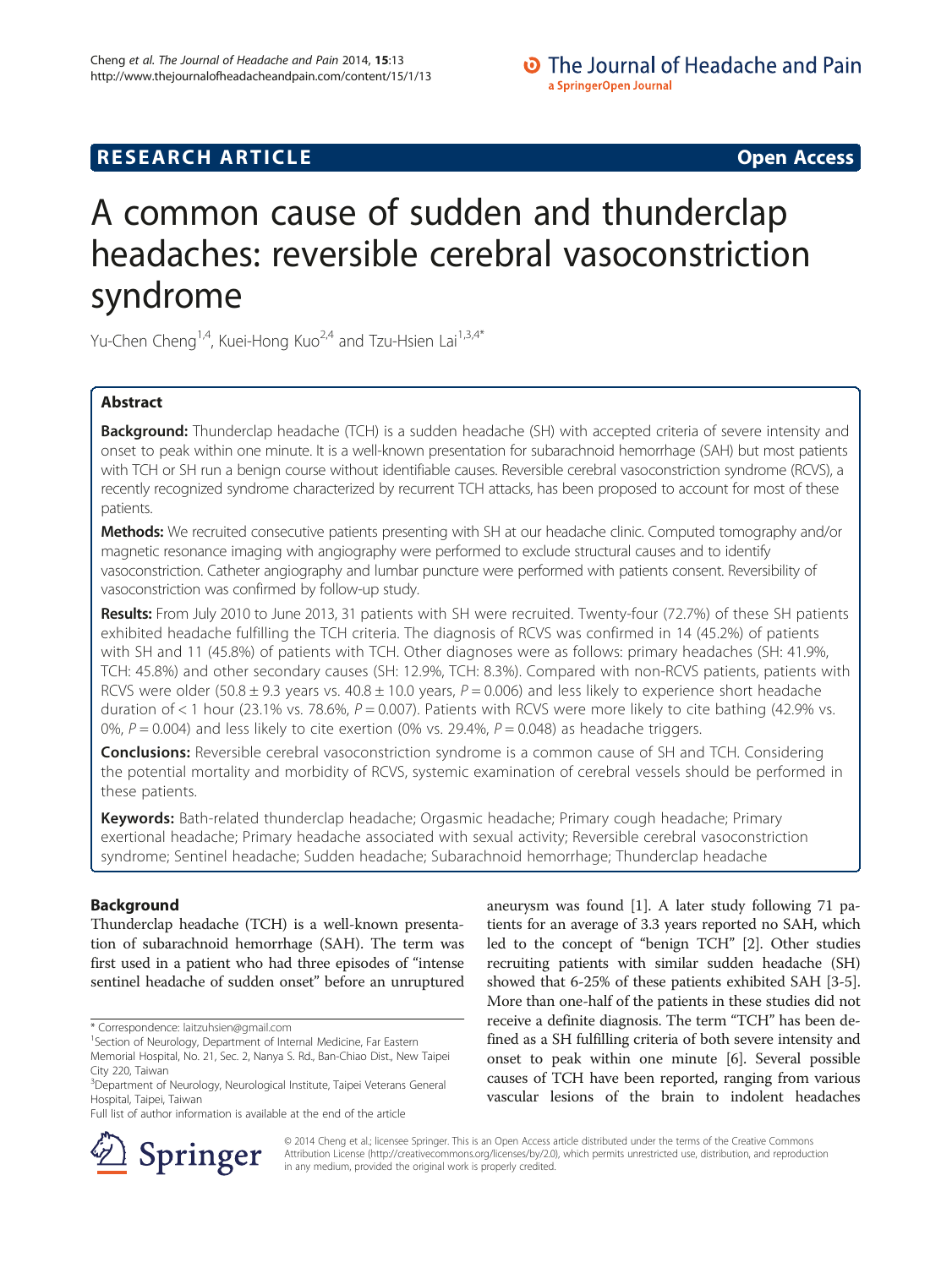associated with sexual activity (HSA) or other triggers [[7](#page-9-0)]. Nonetheless, most patients with SH are still categorized as having a "benign headache" [\[5\]](#page-8-0).

Recently, reversible cerebral vasoconstriction syndrome (RCVS) has been added to the list of TCH differential diagnoses [\[8](#page-9-0)]. RCVS is a unifying term which encompasses a group of recurrent headache syndromes including: Call-Fleming syndrome, thunderclap headache with reversible vasospasm, benign angiopathy of the central nervous system, postpartum cerebral angiopathy, among others [\[8](#page-9-0)]. The clinical presentation of RCVS is characterized by recurrent TCH attacks and multifocal vasoconstriction which resolves within 2 to 3 months [[8,9\]](#page-9-0). In contrast to "benign" causes of TCH, RCVS is linked with clinical (focal neurological deficits and seizure) and radiological (cortical SAH, intracranial hemorrhage, ischemic stroke, arterial dissection and posterior reversible encephalopathy syndrome) abnormalities, and sometimes increased morbidity and mortality [\[9-11\]](#page-9-0). After the term "RCVS" was coined in 2007, reports of this condition began accumulating rapidly, though most of these reports are sporadic cases. It has been postulated that RCVS is under-recognized and "accounts for most benign TCH" [[12,13\]](#page-9-0). We aimed to test the hypothesis of RCVS as a common cause in patients presenting with TCH and similar SH.

## Methods

## Clinical settings

We recruited consecutive patients with SH at our headache clinic in Far Eastern Memorial Hospital from July 2010 to June 2013. The headache clinic has been operating since August 2009. Far Eastern Memorial Hospital is a 1012-bed medical center in Taipei, Taiwan. Under the local health care system, patients are free to call upon any hospital without a referral. Our patients are either self-referred or referred by our colleague neurologists. All patients presenting at this headache clinic are requested to fill out a detailed headache intake form, have their medical and headache histories recorded, receive a neurological examination and are suggested to keep a headache diary.

## Diagnostic algorithm

Following previous studies, patients presenting with SH suggesting possible vascular origin, especially sentinel leakage or SAH, were included [[3,4\]](#page-8-0). Patients were eligible for the study if they presented with a new type of headache within one month of onset and the duration of headache was at least > 1 minute. Patients with symptoms or signs indicating other primary (e.g. cranial autonomic symptoms, headache always occurring during sleep) or secondary causes of headache (e.g. trauma, meningitis, sinusitis) were excluded. Thunderclap headache was defined following the ICHD-2 (International Classification of Headache Disorders, 2nd edition) criteria of onset to peak within one minute and severe intensity (≥7 on a 0–10 numerical rating scale) [\[6](#page-9-0)]. Patients were recorded as having TCH if they reported at least one, but not every, attack fulfilling the criteria. Neuroimaging studies, including brain computed tomography (CT) and/or magnetic resonance imaging (MRI) with 3-dimensional reformatting angiography (CTA and/or MRA), were arranged to exclude structural causes and to identify vasoconstriction. Catheter angiography and lumbar puncture were performed if patients agreed. All imaging data were interpreted by a neuroradiologist (Kuo KH), who was blinded to the diagnoses. The diagnosis of RCVS was made following ICHD-2 for headache attributed to benign (or reversible) angiopathy of the central nervous system (code 6.7.3) (Table [1](#page-2-0)) [\[6\]](#page-9-0). Follow-up neuroimaging studies (CTA or MRA) were performed approximately 3 months later to confirm the reversibility of vasoconstriction. Diagnoses of other primary headache disorders were made following ICHD-2, including primary cough headache (code 4.2), primary exertional headache (code 4.3), primary headache associated with sexual activity (HSA) (code 4.4), and primary TCH (code 4.7) [\[6](#page-9-0)].

## Neuroimaging studies

All CT studies were scanned by a 64-detector CT system (Brilliance-64, Philips Healthcare) and a power injector was used to administer a bolus of 50 mL contrast at a 4 mL/s flow rate for CTA acquisition. All magnetic resonance (MR) studies were performed by two 1.5 T MR imaging systems (Tim CT and Avanto, Siemens) with 20 slices covering the entire brain (matrix  $204-224 \times 256$ -320; field of view 20-23 cm; slice thickness 5 mm, interslice gap 2 mm). Magnetic resonance angiography was obtained using a 3-dimensional time-of-flight MR technique with maximum intensity projection (MIP) (matrix  $256 \times 256$ ; field of view 18 cm; 110 sections; total coverage 7 cm).

#### Treatment and follow up

All patients were suggested to avoid the possible headache triggers. Patients with primary headaches were given analgesics when needed. Patients with RCVS were treated with 30 mg nimodipine four times a day. No patient received intravenous nimodipine. In December 2013, we contacted each patient by telephone to determine whether or not any relapse had occurred. The study protocol was approved by the Institutional Review Board of the hospital.

#### **Statistics**

SPSS 18.0 for Windows (SPSS Inc., Chicago, IL, USA) was used for statistical analyses. Descriptive data were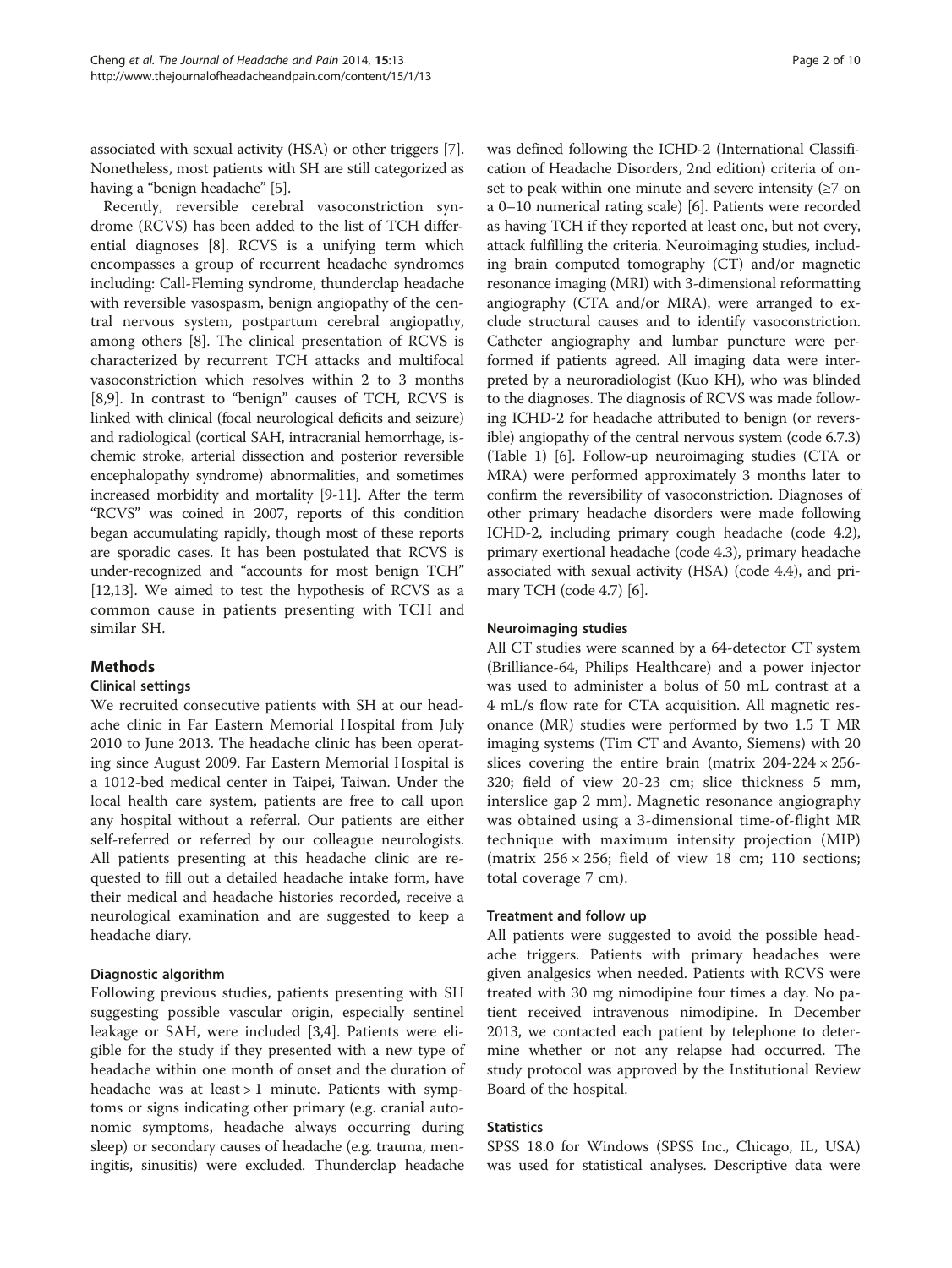## <span id="page-2-0"></span>Table 1 Diagnostic criteria of RCVS

| ICHD-2 (code 6.7.3) [6]                  | Headache attributed to benign (or reversible) angiopathy of the CNS                                                                                                                                                       |  |  |  |  |
|------------------------------------------|---------------------------------------------------------------------------------------------------------------------------------------------------------------------------------------------------------------------------|--|--|--|--|
|                                          | A. Diffuse, severe headache of abrupt or progressive onset, with or without focal neurological<br>deficits and/or seizures and fulfilling criteria C and D                                                                |  |  |  |  |
|                                          | B. 'Strings and beads' appearance on angiography and SAH ruled out by appropriate investigations                                                                                                                          |  |  |  |  |
|                                          | C. One or both of the following:                                                                                                                                                                                          |  |  |  |  |
|                                          | 1. headache develops simultaneously with neurological deficits and/or seizures                                                                                                                                            |  |  |  |  |
|                                          | 2. headache leads to angiography and discovery of 'strings and beads' appearance                                                                                                                                          |  |  |  |  |
|                                          | D. Headache (and neurological deficits, if present) resolves spontaneously within 2 months                                                                                                                                |  |  |  |  |
| ICHD-3, beta version (code 6.7.3) [14]   | Headache attributed to RCVS                                                                                                                                                                                               |  |  |  |  |
|                                          | A. Any new headache fulfilling criterion C                                                                                                                                                                                |  |  |  |  |
|                                          | B. RCVS has been diagnosed                                                                                                                                                                                                |  |  |  |  |
|                                          | C. Evidence of causation demonstrated by at least one of the following:                                                                                                                                                   |  |  |  |  |
|                                          | 1. headache, with or without focal deficits and/or seizures, has led to angiography (with 'strings<br>and beads' appearance) and diagnosis of RCVS<br>2. headache has either or both of the following<br>characteristics: |  |  |  |  |
|                                          | a) recurrent during $\leq 1$ month, and with thunderclap onset                                                                                                                                                            |  |  |  |  |
|                                          | b) triggered by sexual activity, exertion, Valsalva maneuvers, emotion, bathing and/or<br>showering                                                                                                                       |  |  |  |  |
|                                          | 3. no new significant headache occurs >1 month after onset                                                                                                                                                                |  |  |  |  |
|                                          | D. Not better accounted for by another ICHD-3 diagnosis, and aneurysmal SAH has been excluded<br>by appropriate investigations.                                                                                           |  |  |  |  |
| ICHD-3, beta version (code 6.7.3.1) [14] | Headache probably attributed to RCVS                                                                                                                                                                                      |  |  |  |  |
|                                          | A. Any new headache fulfilling criterion C                                                                                                                                                                                |  |  |  |  |
|                                          | B. RCVS is suspected, but cerebral angiography is normal                                                                                                                                                                  |  |  |  |  |
|                                          | C. Probability of causation demonstrated by all of the following:                                                                                                                                                         |  |  |  |  |
|                                          | 1. at least two headaches within 1 month, with all three of the following characteristics:                                                                                                                                |  |  |  |  |
|                                          | a) thunderclap onset, and peaking in $<$ 1 minute                                                                                                                                                                         |  |  |  |  |
|                                          | b) severe intensity                                                                                                                                                                                                       |  |  |  |  |
|                                          | c) lasting $\geq$ 5 minutes                                                                                                                                                                                               |  |  |  |  |
|                                          | 2. at least one thunderclap headache has been triggered by one of the following:                                                                                                                                          |  |  |  |  |
|                                          | a) sexual activity (just before or at orgasm)                                                                                                                                                                             |  |  |  |  |
|                                          | b) exertion                                                                                                                                                                                                               |  |  |  |  |
|                                          | c) Valsalva-like maneuver                                                                                                                                                                                                 |  |  |  |  |
|                                          | d) emotion                                                                                                                                                                                                                |  |  |  |  |
|                                          | e) bathing and/or showering                                                                                                                                                                                               |  |  |  |  |
|                                          | f) bending                                                                                                                                                                                                                |  |  |  |  |
|                                          | 3. no new thunderclap or other significant headache occurs >1 month after onset                                                                                                                                           |  |  |  |  |
|                                          | D. Not fulfilling ICHD-3 criteria for any other headache disorder                                                                                                                                                         |  |  |  |  |
|                                          | E. Not better accounted for by another ICHD-3 diagnosis, and aneurysmal SAH has been excluded<br>by appropriate investigations.                                                                                           |  |  |  |  |

ICHD: International Classification of Headache Disorders; CNS: central nervous system; RCVS: reversible cerebral vasoconstriction syndrome; SAH: subarachnoid hemorrhage.

presented as mean ± standard deviation or percentages. Due to the relatively small sample size, non-parametric methods of Fisher's exact test for categorical data and the Mann Whitney U test for continuous measures were used. All calculated P-values were two-sided and significance was defined as a P-value < 0.05.

#### Results

From July 2010 to June 2013, 34 consecutive patients presented with SH to our headache clinic. Three patients were excluded for either withdrawal or refusing further diagnostic workup. Twenty-four (77.4%) of the 31 screened patients fulfilled the criteria of TCH (Figure [1\)](#page-3-0). The final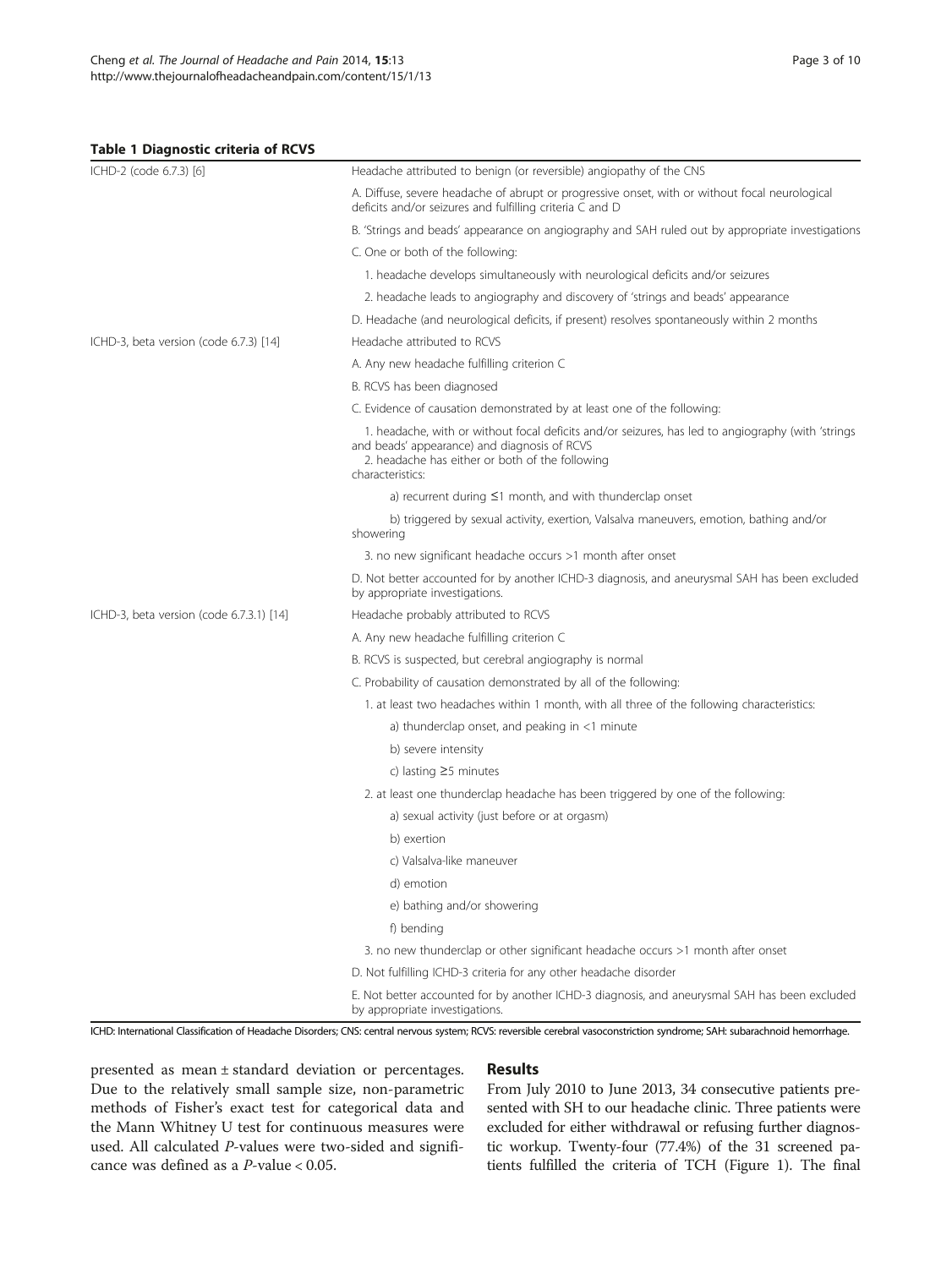<span id="page-3-0"></span>

diagnoses were listed in Table 2. Of note, 45.2% of SH patients and 45.8% of TCH patients exhibited RCVS. Secondary causes other than RCVS were recorded in 12.9% and 8.3% of patients in the SH and TCH groups, respectively. The ratios of RCVS in patients with "benign TCH", i.e., excluding patients with other secondary causes, were 51.9% (14 of 27 SH patients) and 50% (11 of 22 TCH patients). Of patients with primary headaches, patients with multiple triggers could not be categorized to any existing diagnoses of ICHD-2. These patients reported either sexual activity or bathing as triggers, and thus could not fulfill the ICHD-2 criteria of primary cough headache (triggered by cough, straining or Valsalva maneuver). We tested the new ICHD-3 criteria (beta version) in our patients (Table [1](#page-2-0)) (Figure [2](#page-4-0)).

Table 2 Final diagnoses of patients with SH and TCH

| <b>Diagnosis</b>            | Patient number (%) |               |  |  |
|-----------------------------|--------------------|---------------|--|--|
|                             | SH, $n = 31$       | TCH, $n = 24$ |  |  |
| <b>RCVS</b>                 | 14 (45.2%)         | 11 (45.8%)    |  |  |
| Primary headaches           | 13 (41.9%)         | 11 (45.8%)    |  |  |
| Multiple triggers           | 6(19.4%)           | 5(20.8%)      |  |  |
| Primary HSA                 | 4 (12.9%)          | 3 (12.5%)     |  |  |
| Primary exertional headache | 2(6.5%)            | 2(8.3%)       |  |  |
| Primary TCH                 | $1(3.2\%)$         | $1(4.2\%)$    |  |  |
| Other secondary causes      | 4 (12.9%)          | 2(8.3%)       |  |  |
| Chiari malformation         | $1(3.2\%)$         | $1(4.2\%)$    |  |  |
| Moyamoya syndrome           | 2(6.5%)            | $1(4.2\%)$    |  |  |
| Subarachnoid hemorrhage     | $1(3.2\%)$         | 0             |  |  |

SH: sudden headache; TCH: thunderclap headache; RCVS: reversible cerebral vasoconstriction syndrome; HSA: headache associated with sexual activity.

Of the six patients with multiple triggers, five (83.3%) could fulfill the criteria of probable RCVS. Nevertheless, these patients could be categorized as having probable RCVS by the ICHD-3, beta version (Table [1\)](#page-2-0) [\[14](#page-9-0)]. The ratios of RCVS and probable RCVS in patients with "benign TCH" would thus be even higher (SH: 70.4%, TCH: 72.7%).

## **Demographics**

The demographic and clinical profiles of both SH and TCH patients are listed in Table [3](#page-5-0). A trend was observed of patients with RCVS being more likely female (SH: 85.7% vs. 52.9%,  $P = 0.068$ ; TCH: 81.8% vs. 53.8%,  $P = 0.211$ ). Patients with RCVS were older than non-RCVS patients (SH: 50.8 ± 9.3 years vs.  $40.8 \pm 10.0$  years,  $P = 0.006$ ; TCH:  $49.4 \pm$ 10.0 years vs.  $42.6 \pm 10.3$  years,  $P = 0.092$ ). In the RCVS group, female patients were significantly older than male patients, but the number of the latter group was very small (women:  $53.8 \pm 5.8$  years, n = 12; men:  $33.0 \pm 4.2$  years,  $n = 2$ ;  $P = 0.028$ ).

## Precipitating factors

No patient in our study was in the postpartum state. The patients' medication history was carefully obtained but we did not observe any patient use of recreational drugs, selective serotonin reuptake inhibitors, triptans, immunosuppressants or even recent use of herbal medication. All patients using possible vasoactive substances had been using cough medication. For some patients, to determine which drugs they had used was simply not feasible. We thus adopted a loose guideline that use of any cough medication just before occurrence of headaches would be recorded. Since use of cough medication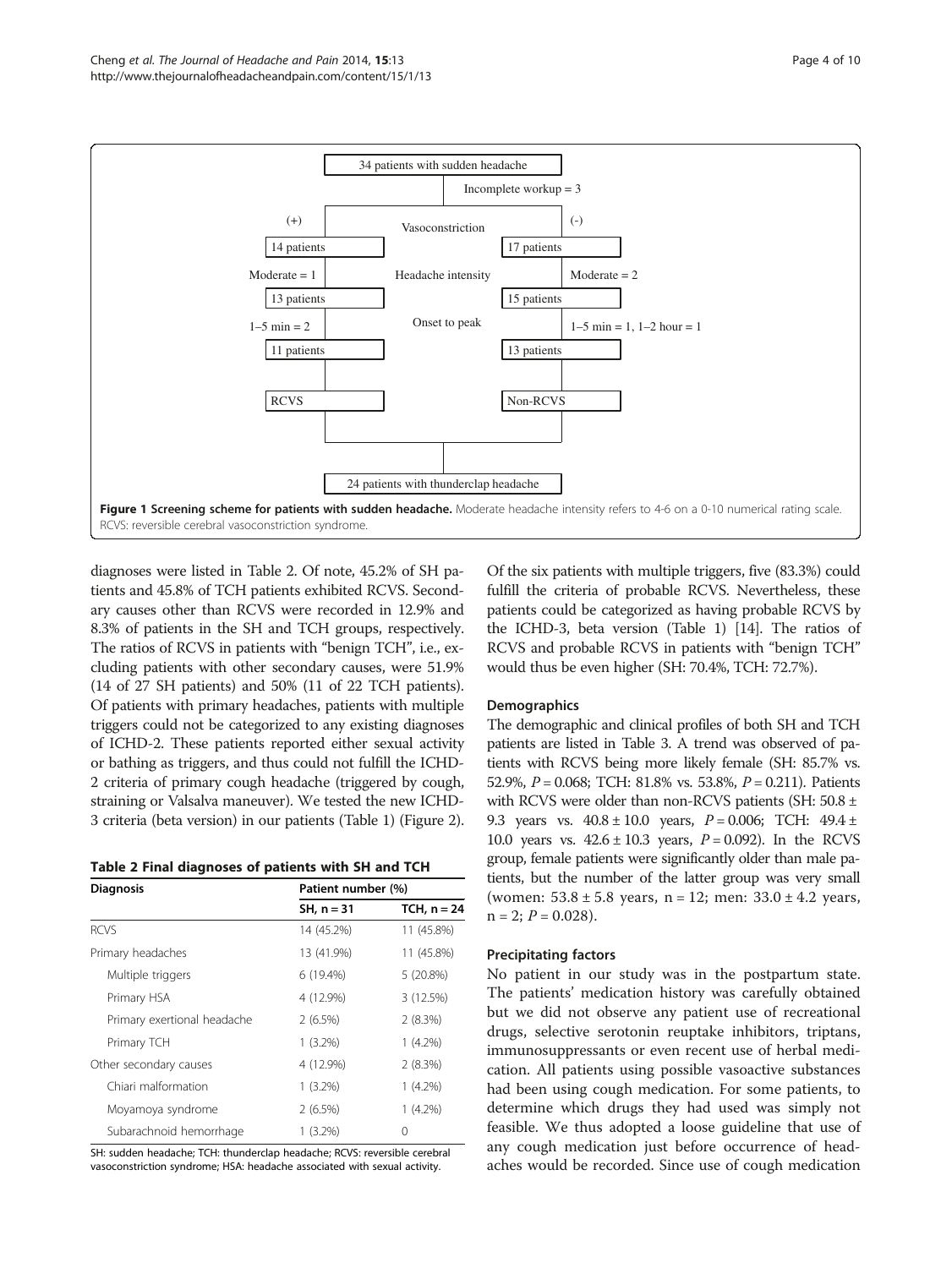<span id="page-4-0"></span>

was very common, and not all cough medications precipitate RCVS, the percentage was likely over-estimated.

#### Headaches

As for the headache characteristics, patients with RCVS were less likely to exhibit short headache duration of < 1 hour (SH: 23.1% vs. 78.6%, P = 0.007; TCH: 10% vs. 75%,  $P = 0.004$ ). The mean headache duration was not presented because most patients described their headache duration as a range e.g. several minutes (the shortest) or up to one day (the longest). We tried different cutoff points including half an hour and four hours but the best one to differentiate the two groups was one hour. Also, patients with RCVS were more likely to report bathing as their headache trigger (SH: 42.9% vs. 0%,  $P = 0.004$ ; TCH: 36.4% vs. 0%,  $P = 0.031$ ). On the other hand, patients with non-RCVS were more likely to report exertion as a trigger, but significance of this difference existed only in the SH sample (SH: 0% vs. 30.8%,  $P = 0.098$ ; TCH: 0% vs. 29.4%,  $P = 0.048$ ). Three patients complained of possible neurological symptoms during headache attacks (Table [3\)](#page-5-0). This included bilateral leg numbness (RCVS), restlessness sensation of legs (RCVS with cortical SAH), and left palm numbness (moyamoya syndrome). All symptoms subsided before the patients called upon our clinic and no patients demonstrated abnormal neurological examination findings.

#### Diagnostic workup

Three patients with RCVS exhibited multifocal linear highintensity signals along the cortical sulci and subarachnoid

space (Figure [3](#page-6-0)). The neuroradiologist (Kuo KH) was more in favor of cortical SAH though the possibility of hyperintense vessels may not be excluded [\[15\]](#page-9-0). All of these patients received CT prior to their MRI exams and only one patient exhibited comparable hyperdense lesions. Catheter angiography was performed in each patient and no aneurysm was found. Follow-up MRI revealed resolution of the signals. One patient received lumbar puncture at emergency department two weeks before she presented to our clinic. The open and close pressures were  $230/195$  mmH<sub>2</sub>O with the presence of red blood cells (143 cells/ $mm<sup>3</sup>$ ). The data were regarded as due to a traumatic tap and no further workup was performed. In our study, total three RCVS patients had received lumbar puncture while normal results were found in the other two patients.

#### Treatment and follow up

All patients recovered without neurological sequelae, including the patient with aneurysmal SAH received surgery. We also did not encounter any patients who develop new neurological symptoms or signs after their visits. The response to nimodipine in patients with RCVS was not presented because the adherence to headache diary was low. We contacted the patients by phone in December 2013; at this time, no patient had relapse of similar severe headaches or been diagnosed with SAH or sudden death. One patient with RCVS and one patient with primary exertional headache reported incomplete recovery and mild residual headache. Within the inclusion period, one patient reported relapse 22 months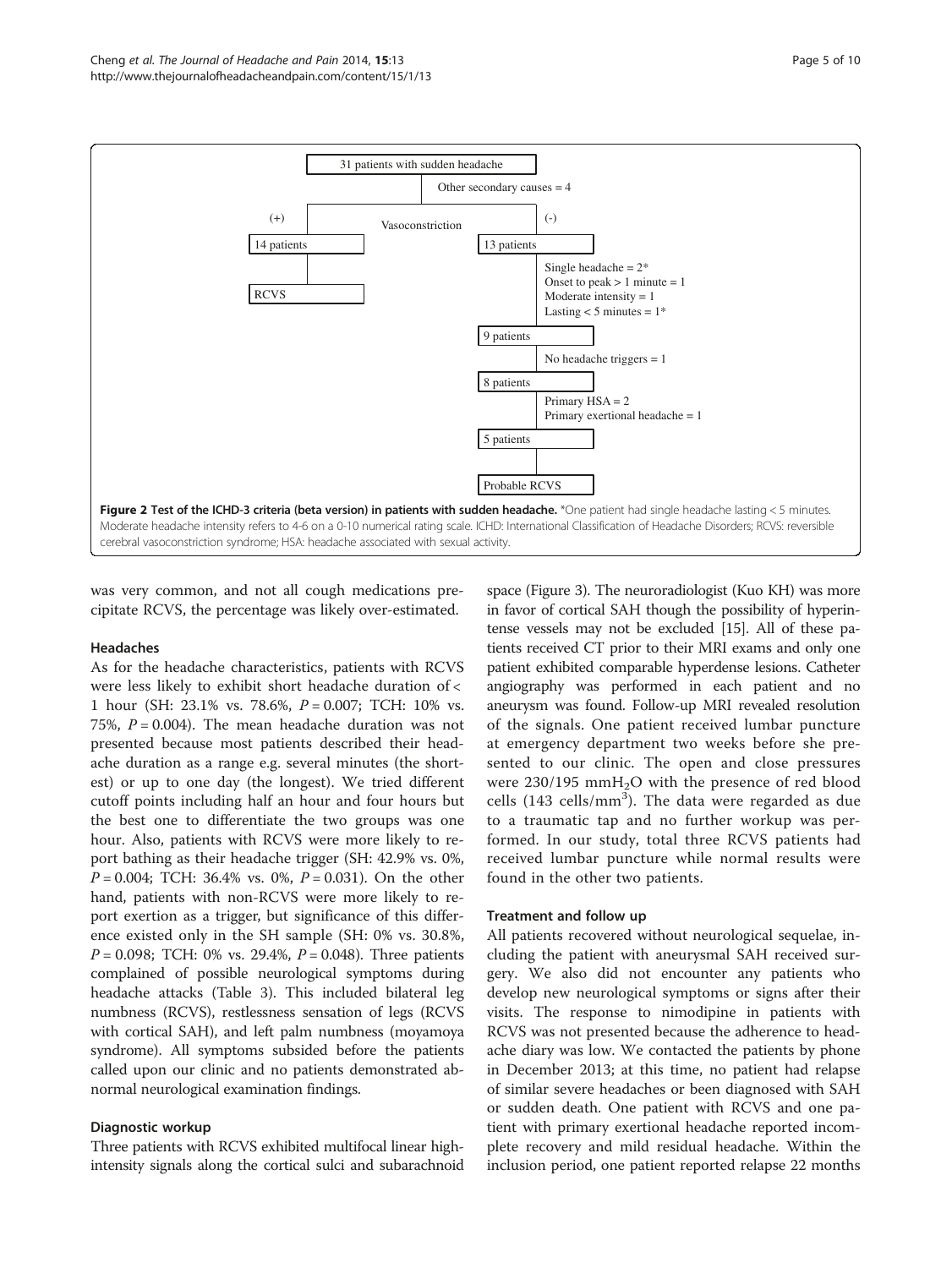|                                 |                     | Sudden headache           |                        |       | Thunderclap headache       |                           |                        |                           |
|---------------------------------|---------------------|---------------------------|------------------------|-------|----------------------------|---------------------------|------------------------|---------------------------|
|                                 | <b>Total</b>        | <b>RCVS</b><br>$(n = 14)$ | Non-RCVS<br>$(n = 17)$ | P     | <b>Total</b><br>$(n = 24)$ | <b>RCVS</b><br>$(n = 11)$ | Non-RCVS<br>$(n = 13)$ | $\boldsymbol{\mathsf{P}}$ |
|                                 | $(n = 31)$          |                           |                        |       |                            |                           |                        |                           |
| Age (years)                     | $45.3 \pm 10.7$     | $50.8 \pm 9.3$            | $40.8 \pm 10.0$        | 0.006 | $45.7 \pm 10.5$            | $49.4 \pm 10.0$           | $42.6 \pm 10.3$        | 0.092                     |
| Female                          | 21 (67.7%)          | 12 (85.7%)                | 10 (58.8%)             | 0.132 | 16 (66.7%)                 | 9 (81.8%)                 | 8 (61.5%)              | 0.386                     |
| Previous headache               | 17 (54.8%)          | 10 (71.4%)                | 7(41.2%)               | 0.149 | 14 (58.3%)                 | 8 (72.7%)                 | 6 (46.2%)              | 0.240                     |
| Precipitating factors           |                     |                           |                        | 0.304 |                            |                           |                        | 0.576                     |
| None                            | 25 (80.6%)          | $9(64.3\%)$               | 16 (94.1%)             |       | 19 (79.2%)                 | 7 (63.6%)                 | 12 (92.3%)             |                           |
| Vasoactive substances           | 4 (12.9%)           | 3 (21.4%)                 | $1(5.9\%)$             |       | 3 (12.5%)                  | 2 (18.2%)                 | $1(7.7\%)$             |                           |
| Postpartum                      | $\mathsf{O}\xspace$ | 0                         | $\circ$                |       | 0                          | 0                         | 0                      |                           |
| Headache characters             |                     |                           |                        |       |                            |                           |                        |                           |
| Intensity                       | $8.4 \pm 1.7$       | $8.6 \pm 1.9$             | $8.3 \pm 1.6$          | 0.375 | $8.7 \pm 1.2$              | $8.8 \pm 1.5$             | $8.5 \pm 0.9$          | 0.502                     |
| Location                        |                     |                           |                        | 1.0   |                            |                           |                        | 1.0                       |
| Bilateral                       | 17 (70.8%)          | 7 (70%)                   | 10 (71.4%)             |       | 14 (70.0%)                 | 6(66.7%)                  | 8 (72.7%)              |                           |
| Duration                        |                     |                           |                        | 0.007 |                            |                           |                        | 0.004                     |
| $<$ 1 hour                      | 14 (51.9%)          | 3 (23.1%)                 | 11 (78.6%)             |       | 10 (45.5%)                 | $1(10.0\%)$               | 9 (75.0%)              |                           |
| Single attack                   | 4 (12.9%)           | 0                         | 4 (23.5%)              | 0.107 | 2(15.4%)                   | 0                         | 2(8.3%)                | 0.482                     |
| Lingering pain                  | 12 (38.7%)          | 6 (42.9%)                 | 6(35.3%)               | 0.724 | 10 (41.7%)                 | 5 (45.5%)                 | 5 (38.5%)              | 1.0                       |
| Triggers                        |                     |                           |                        |       |                            |                           |                        |                           |
| Sexual activity                 | $9(29.0\%)$         | 2 (14.3%)                 | 7(41.2%)               | 0.132 | 7 (29.2%)                  | 2 (18.2%)                 | 5 (38.5%)              | 0.386                     |
| Exertion <sup>§</sup>           | $5(16.1\%)$         | 0                         | 5 (29.4%)              | 0.048 | 4 (16.7%)                  | 0                         | 4 (30.8%)              | 0.098                     |
| Valsalva maneuver <sup>§</sup>  | 14 (45.2%)          | 8 (57.1%)                 | 6 (35.3%)              | 0.289 | 10 (41.7%)                 | 6 (54.5%)                 | 4 (30.8%)              | 0.408                     |
| Emotion <sup>§</sup>            | 3(9.7%)             | $1(7.1\%)$                | 2(11.8%)               | 1.0   | 3 (12.5%)                  | $1(9.1\%)$                | 2 (15.4%)              | 1.0                       |
| Bathing*                        | 6 (19.4%)           | 6 (42.9%)                 | $\overline{0}$         | 0.004 | 4 (16.7%)                  | 4 (36.4%)                 | 0                      | 0.031                     |
| Cough <sup>§</sup>              | $2(6.5\%)$          | 0                         | 2(11.8%)               | 1.0   | $1(4.2\%)$                 | 0                         | 1(7.7%)                | 1.0                       |
| Others                          | 6 (19.4%)           | 5 (35.7%)                 | $1(5.9\%)$             | 0.067 | 4 (16.7%)                  | 3 (27.3%)                 | $1(7.7\%)$             | 0.300                     |
| No triggers                     | 3(9.7%)             | $1(7.1\%)$                | 2 (11.8%)              | 1.0   | 2(8.3%)                    | $\circ$                   | 2 (15.4%)              | 0.482                     |
| Possible neurological symptoms  | 3(9.7%)             | 2(14.3%)                  | $1(5.9\%)$             | 0.576 | $1(4.2\%)$                 | $1(9.1\%)$                | 0                      | 0.458                     |
| Abnormal CT or MRI <sup>+</sup> | $5(16.1\%)$         | 3 (21.4%)                 | 2 (11.8%)              | 0.636 | 4 (16.7%)                  | 3 (27.3%)                 | 1(7.7%)                | 0.300                     |
| Lumbar puncture                 | 3(9.7%)             | 3 (21.4%)                 | 0                      | 0.081 | 2(8.3%)                    | 2 (18.2%)                 | 0                      | 0.199                     |
| Angiography                     | 8 (25.8%)           | 5 (35.7%)                 | 3 (17.6%)              | 0.412 | 7 (29.2%)                  | 5 (45.5%)                 | 2 (15.4%)              | 0.182                     |

#### <span id="page-5-0"></span>Table 3 Demographic and clinical profiles of patients with sudden and thunderclap headaches

Values presented are either mean  $\pm$  standard deviation or number (%).

RCVS: reversible cerebral vasoconstriction syndrome; CT: computed tomography; MRI: magnetic resonance imaging.

§ Valsalva maneuver includes defecation, urination, sneezing, bending, heavy lifting and related exercise. Laughing and crying are categorized as "emotion." Exertion includes exercises not specifically involving Valsalva maneuvers. Cough includes only coughing but not straining or Valsalva maneuvers.

\*Bathing includes also showering or exposure to water.

† Abnormal CT or MRI refers to changes other than vasospasm or moyamoya vessels.

after his first attack. This patient was diagnosed with primary HSA after the first attack; however, vasoconstriction was noted during the relapse and the diagnosis was subsequently changed to RCVS.

#### **Discussion**

In our study, 14 (45.2%) of the 31 patients with SH and 11 (45.8%) of the 24 patients with TCH had RCVS. Over past decades, several studies have recruited patients with SH, focusing on the identification of SAH and sentinel headache (Table [4\)](#page-6-0). A significant proportion of patients

exhibited SAH and other secondary causes, but more than one-half of the patients in these studies did not receive a definite diagnosis. It has been postulated that RCVS accounts for most of these "benign TCH" cases [[13\]](#page-9-0). Our results show that about one-half of these patients exhibit RCVS. Due to a lack of similar studies, to the best of our knowledge, we compared our results with studies addressing related headache syndromes. In a study of 30 patients with HSA, 18 (60%) patients exhibited RCVS, 10 (33.3%) exhibited primary HSA and 2 (6.7%) exhibited other secondary causes (SAH and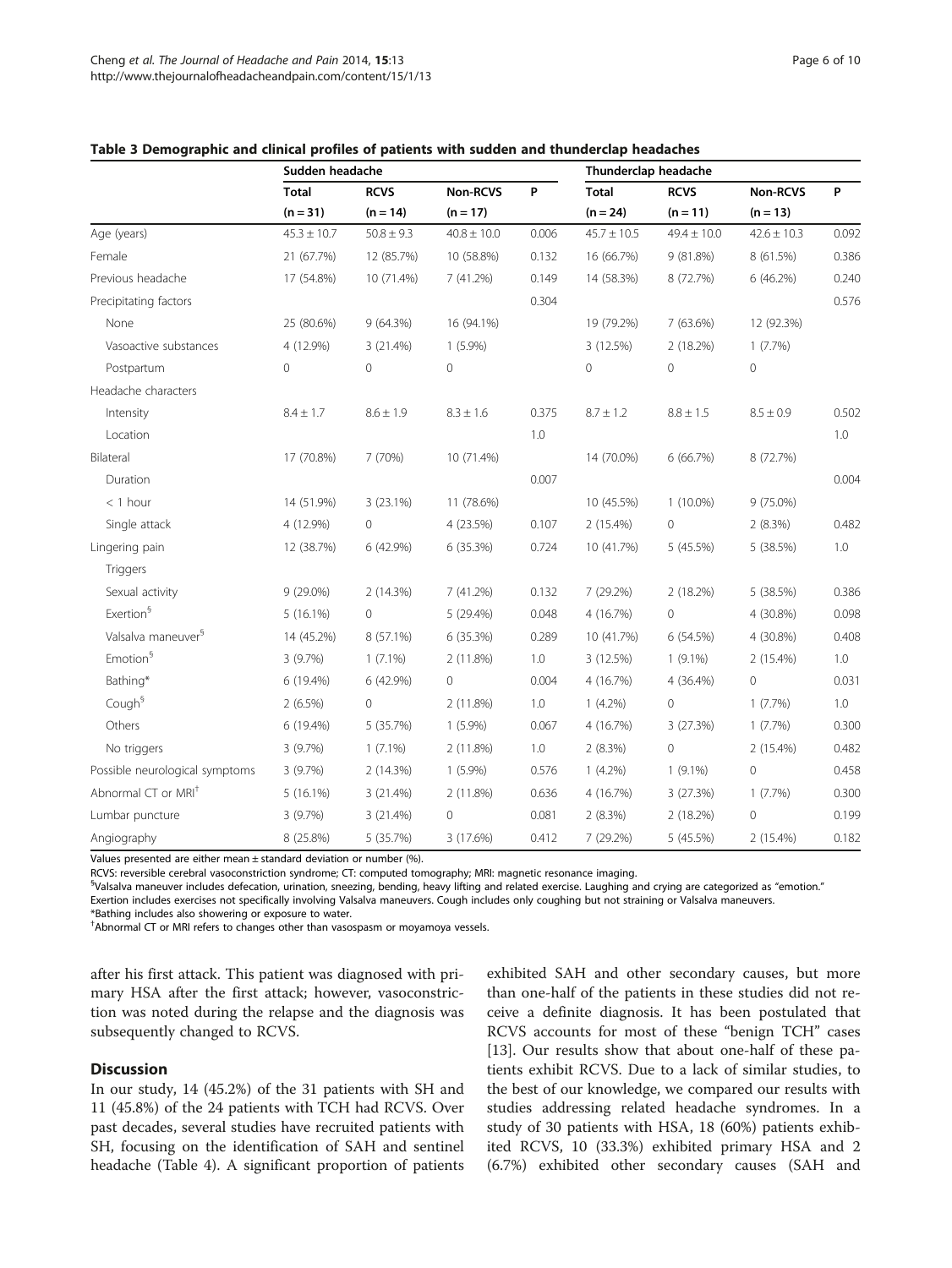<span id="page-6-0"></span>

basilar artery dissection) [\[16](#page-9-0)]. In another study of 21 patients with bath-related TCH, 13 (62%) patients exhibited RCVS and no other secondary causes were identified [[17](#page-9-0)]. The target populations in the above studies varied from that of our study: patients in the above studies were recruited mainly based on specific triggers (sexual activity and bathing, respectively), while our patients presented

with SH or TCH, with or without triggers. In conclusion, our study provides direct evidence that RCVS is a common and likely under-recognized cause of SH and TCH.

Demographic data in our RCVS patients recaptured an obvious pattern reported in other studies with larger sample sizes: a majority of older female and a minority of younger male patients. In our study, around 80% of

| Table 4 Summary of studies on patients with sudden headache |  |  |  |  |  |
|-------------------------------------------------------------|--|--|--|--|--|
|-------------------------------------------------------------|--|--|--|--|--|

|                | <b>Current study</b> | Perry [5]            | Landtblom [4]        | Linn[3]              | Harling [26] |
|----------------|----------------------|----------------------|----------------------|----------------------|--------------|
| SAH            | 3.3%                 | 6.2%                 | 11.3%                | 25%                  | 71.4%        |
| No diagnosis   | 19.4%                | 57.7%                | 73.0%                | 62.8%                | 2.0%         |
|                | $(3.3\%)^*$          |                      |                      |                      |              |
| Onset          | sudden               | $<$ 1 hour           | sudden               | $<$ 1 minute         | sudden       |
| Intensity      | <b>NS</b>            | <b>NS</b>            | <b>NS</b>            | Severe               | <b>NS</b>    |
| Duration       | $>1$ minute          | <b>NS</b>            | <b>NS</b>            | $> 1$ hour           | <b>NS</b>    |
| Onset to visit | $<$ 30 days          | $<$ 14 days          | <b>NS</b>            | <b>NS</b>            | <b>NS</b>    |
| Settings       | Clinic               | Emergency department | Emergency department | Clinic and emergency | In-hospital  |
| Follow up      | 6-42 months          | 6 months             | 12 months            | 12 months            | 18-30 months |
| Further SAH    | 0                    | 0                    | $\mathbf{0}$         | $\mathbf{0}$         | 0            |

SAH: subarachnoid hemorrhage; NS: not specified.

\*When we conducted the study, patients with multiple triggers could not be classified by the criteria of International Classification of Headache Disorders, 2nd edition (ICHD-2) (Table [1](#page-2-0)). However, five of these six patients may be categorized as probable reversible cerebral vasoconstriction syndrome by the criteria of ICHD-3, beta version (Table [1\)](#page-2-0) (Figure [2\)](#page-4-0).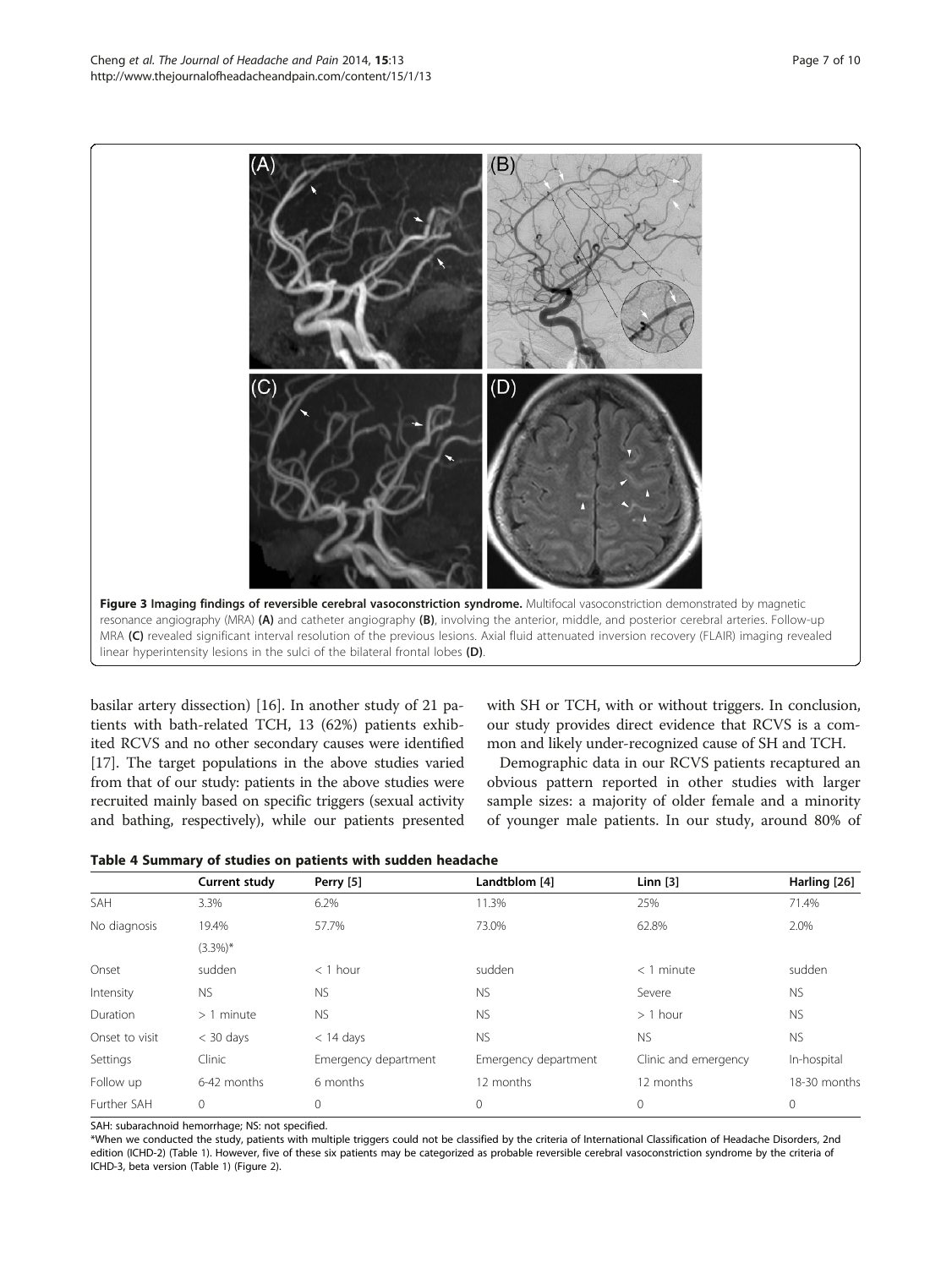patients with RCVS were female, compared with 64.2% to 89.6% in previous studies [\[9,11,18](#page-9-0)]. Female RCVS patients were typically aged in their late forties or fifties, while male patients were aged in their thirties (women:  $53.8 \pm 5.8$  years, men:  $33.0 \pm 4.2$  years). The mean age of our female RCVS patients seemed slightly older than those in other studies (women: 44.2-49.7 years, men: 34.7-34.9 years) [\[9-11](#page-9-0)]. We propose that this difference is due to the absence of a third group of RCVS patients in our study: younger women in the postpartum state. This proposition is likely supported by the larger standard deviation in studies with higher ratios of postpartum female [[9,11](#page-9-0)].

The clinical profiles of our RCVS patients differed from previous studies in several aspects. First, our patients demonstrated more favorable outcomes. Only a few patients presented with subtle neurological symptoms, and no patients exhibited focal neurological signs or seizure throughout the course of the study. We did not observe any complications of cerebral infarction, intracerebral hemorrhage, or posterior reversible encephalopathy syndrome. Second, most of our RCVS patients were spontaneous (78.6%), i.e., without precipitants. There was no patient in the postpartum state. All patients with possible vasoactive substances used cough medicine and the percentage was probably over-estimated (please refer to Precipitating factors paragraph of Results). We encountered only one Vietnamese patient who reported use of ecstasy one month after childbirth but she was seen before the initiation of the study and thus not included [\[19](#page-9-0)]. This was in contrast with the use of recreational drugs (especially cannabis) in French study or serotonergic drugs (selective serotonin reuptake inhibitors and triptans) in American study [[9,11](#page-9-0)]. In general, the above clinical profiles were similar to another Taiwanese study but differed from French and American cohorts [[9-11\]](#page-9-0). The discrepancy may be attributed to the clinicbased settings of both Taiwanese studies, in comparison with emergency or inpatient settings of other studies, i.e. patients with complications were more likely to call upon emergency service and to be admitted. It is also possible that the benign course of our RCVS patients were related to the absence of postpartum state and cannabis use, as both have been associated with stroke and poorer outcome [\[20,21](#page-9-0)]. However, another study from the same French group reported women and migraine history, instead of postpartum or vasoactive substances, were associated with intracranial hemorrhage in RCVS patients [\[22\]](#page-9-0). Two recent retrospective studies of RCVS do not identify any precipitants as predictors of outcome. Of note, the target in one study was clinical worsening (rather than final outcome), while the other study was small in sample size  $(n = 10)$  [[23,24\]](#page-9-0).

In our study, patients with RCVS were less likely to have short headache duration < 1 hour (Table [3\)](#page-5-0). The duration of RCVS ranges from 5 minutes to 36 hours with a mean of 5 hours in one study, and a median of 3 hours in another study [[9,10\]](#page-9-0). The duration of primary headaches vary in a wide span, by the definition of ICHD-2 [\[6](#page-9-0)]. For primary TCH, the duration range is 1 hour to 10 days and for primary exertional headache, the duration range is 5 minutes to 48 hours. Nevertheless, a study of 596 adolescent patients with primary exertional headache reported 467 (78.4%) patients had headache duration < 1 hour [\[25](#page-9-0)]. The duration of primary cough headache (1 second to 30 minutes) is significantly shorter than the duration of RCVS; however, only two (11.8%) of the non-RCVS patients in our study reported cough as the trigger (Table [3](#page-5-0)). Another study of HSA showed no difference in headache characteristics, including duration, between patients with primary HSA and RCVS [\[16](#page-9-0)]. In general, fewer patients with RCVS had short headache duration (< 1 hour) compared to non-RCVS patients; however, the headache duration may vary significantly in the latter group.

Among the various triggers, bathing (including showering and water exposure) was more frequently associated with RCVS in both SH and TCH cohorts. It has been reported that RCVS was noted in 13 (62%) of 21 patients with bath-related TCH [\[17](#page-9-0)]. In our study, all patients reported bathing as a trigger were in the RCVS group  $(100\% , n = 6)$ . Bathing is unique among RCVS triggers, in that it is not associated with the Valsalva maneuver or emotion. In contrast to bathing, exertion was associated with non-RCVS diagnoses, but the significance of this association was borderline, and only in the SH sample (SH:  $P = 0.048$ ; TCH:  $P = 0.098$ ). Further studies are necessary to validate the associations between different triggers and RCVS.

Although TCH was first used to describe the headache associated with an unruptured aneurysm [[1](#page-8-0)], only one (3.1%) patient with SAH was noted in our study. The studies focused on SAH and sentinel headache on patients with SH showed that 6.2-25% of them exhibited SAH, except for the earliest study, which identified 71.4% of patients exhibiting SAH (Table [4](#page-6-0)) [[3-5](#page-8-0)[,26](#page-9-0)]. Compared with a very modest decline of SAH incidence over recent decades, the dramatic decrease of SAH ratios in these studies was confusing [\[27\]](#page-9-0). We proposed that the low ratio of SAH in our patients may be due to the following reasons. First, the definition of SH, unlike that of TCH, was not well-determined and varied with each study (Table [4](#page-6-0)). Second, previous studies either recruited patients from an emergency department only or from both emergency and outpatient clinics, while our study was strictly clinic-based. Given the low rates of patients receiving lumbar puncture and catheter angiography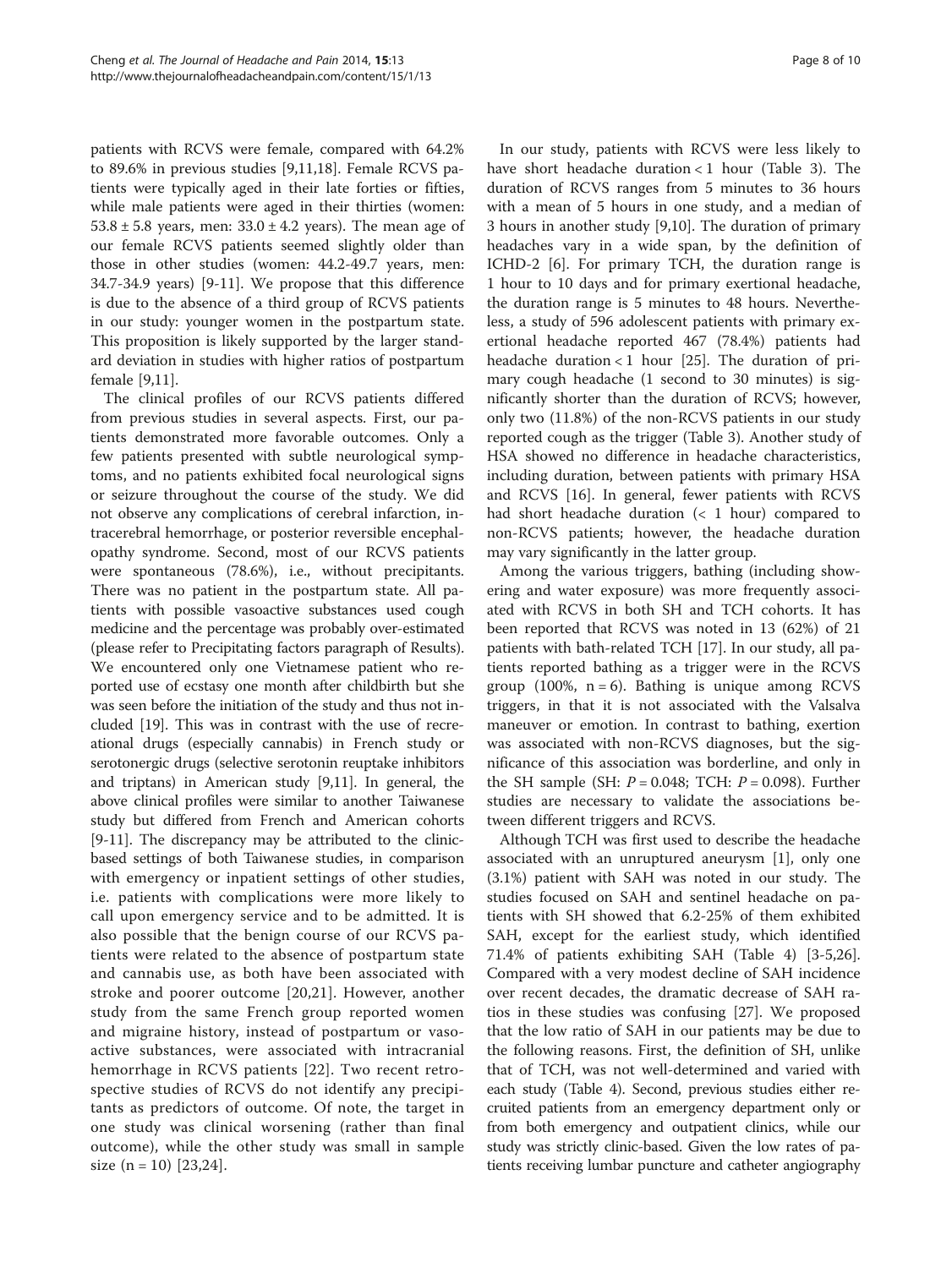<span id="page-8-0"></span>in our study, the possibility of missed SAH may not be excluded. Nevertheless, based on the high sensitivity of the modern CT to detect SAH and CTA/MRA to detect aneurysm and the fact that no patients developed SAH during at least 6 months of follow-up, the contribution of missed SAH to the low SAH percentage in our study may be minor [\[17,28,29\]](#page-9-0).

This study has limitations. First, the sample size is relatively small and further study with a larger population is needed. Second, as stated above, the definition of SH and the clinical setting were not consistent across studies and the ratios of RCVS in these patients may change accordingly. In this study, we included patients with a new SH of possible vascular origins while excluded those with typical clinical presentations suggesting other primary or secondary headaches. This may carry a potential risk of missing SAH or RCVS patients presenting with typical features of other headaches. We also excluded patients with recurrent SH or TCH. Interpretation and generalization of the data should be handled with caution. Third, the percentage of patients receiving catheter angiography was low. Although CTA and MRA have been widely accepted for detection of vasoconstriction in patients with RCVS, catheter angiography is still the gold standard [\[7,18\]](#page-9-0). Besides, vasoconstriction has been reported to elude primary detection, and serial repetition may be necessary [\[9,18\]](#page-9-0). Therefore, the percentage of RCVS may be underestimated. This observation did not change—and may perhaps strengthen our conclusion that RCVS is a common cause of SH and TCH. The low angiography rate may also contribute to the result that arterial dissection in patients with RCVS was not observed [[30](#page-9-0)]. Fourth, the percentage of RCVS patients receiving lumbar puncture was also low (SH: 21.4%, TCH: 18.2%). As stated above, we could not exclude the possibility of missed SAH, but the chance may be low. Fifth, several rare causes of TCH were not excluded properly. Without MR venography, cerebral venous sinus thrombosis may be ignored, but the neuroradiologist denied any related findings by CT or MRI in all patients. Without routine lumbar puncture, meningitis may be undetected; however, none of the patients exhibited fever or neck stiffness. We did not screen pheochromocytoma, though no patients exhibited uncontrolled hypertension. Altogether, these diseases were rare in patients with isolated TCH, and we were convinced that the ratio of RCVS may not change significantly [[13\]](#page-9-0).

## Conclusions

In this study, we provided direct evidence of RCVS as a common cause of SH and TCH. Demographic data in our RCVS patients recaptured a typical pattern reported in other studies: a majority of older female and a

minority of younger male patients. The clinical profiles were similar to another clinic-base study from Taiwan but differed from other studies with emergency or inpatient settings. Compared to non-RCVS patients, patients with RCVS were older and had longer headache duration. They were more likely to cite bathing but less likely to cite exertion as triggers. Reversible cerebral vasoconstriction syndrome is a clinical emergency linked with potential clinical worsening, morbidity and even mortality [[23,24\]](#page-9-0). Systemic examination of cerebral vessels should be adopted in these patients, so that they may benefit from potential treatments such as avoidance of triggers and use of nimodipine.

#### Abbreviations

CT: Computed tomography; CTA: Computed tomography angiography; HSA: Headache associated with sexual activity; ICHD: International Classification of Headache Disorders; MR: Magnetic resonance; MRA: Magnetic resonance angiography; MRI: Magnetic resonance imaging; RCVS: Reversible cerebral vasoconstriction syndrome; SAH: Subarachnoid hemorrhage; SH: Sudden headache; TCH: Thunderclap headache.

#### Competing interests

The authors declare that they have no competing interests.

#### Authors' contributions

CYC collected the data, analyzed the data and participated in manuscript preparation. KKH was responsible for the imaging protocols, interpretation and preparation of Figure [3](#page-6-0). LTH took charge of the whole study, especially the ideation, recruitment of patients and manuscript preparation. All authors read and approved the final manuscript.

#### Acknowledgements

The study was supported in part by grants from the National Science Council (NSC) of Taiwan (NSC 99-2314-B-418-007, 100-2314-B-418-001, 101-2314-B-418-007), and Far Eastern Memorial Hospital (FEMH 2011-C-016, 2012-C-050).

#### Author details

<sup>1</sup>Section of Neurology, Department of Internal Medicine, Far Eastern Memorial Hospital, No. 21, Sec. 2, Nanya S. Rd., Ban-Chiao Dist., New Taipei City 220, Taiwan. <sup>2</sup> Department of Radiology, Far Eastern Memorial Hospital New Taipei, Taiwan. <sup>3</sup>Department of Neurology, Neurological Institute, Taipei Veterans General Hospital, Taipei, Taiwan. <sup>4</sup>Department of Neurology, National Yang-Ming University School of Medicine, Taipei, Taiwan.

#### Received: 13 December 2013 Accepted: 19 February 2014 Published: 1 March 2014

#### References

- 1. Day JW, Raskin NH (1986) Thunderclap headache: symptom of unruptured cerebral aneurysm. Lancet 2:1247–1248
- 2. Wijdicks EF, Kerkhoff H, van Gijn J (1988) Long-term follow-up of 71 patients with thunderclap headache mimicking subarachnoid hemorrhage. Lancet 9:68–70
- 3. Linn FH, Wijdicks EF, van der Graaf Y, Weerdesteyn-van Vliet FA, Bartelds AI, van Gijn J (1994) Prospective study of sentinel headache in aneurysmal subarachnoid hemorrhage. Lancet 344:590–593
- 4. Landtblom AM, Fridriksson S, Boivie J, Hillman J, Johansson G, Johansson I (2002) Sudden onset headache: a prospective study of features, incidence and causes. Cephalalgia 22:354–360
- 5. Perry JJ, Stiell IG, Sivilotti ML, Bullard MJ, Hohl CM, Sutherland J, Emond M, Worster A, Lee JS, Mackey D, Pauls M, Lesiuk H, Symington C, Wells GA (2013) Clinical decision rules to rule out subarachnoid hemorrhage for acute headache. JAMA 310:1248–1255